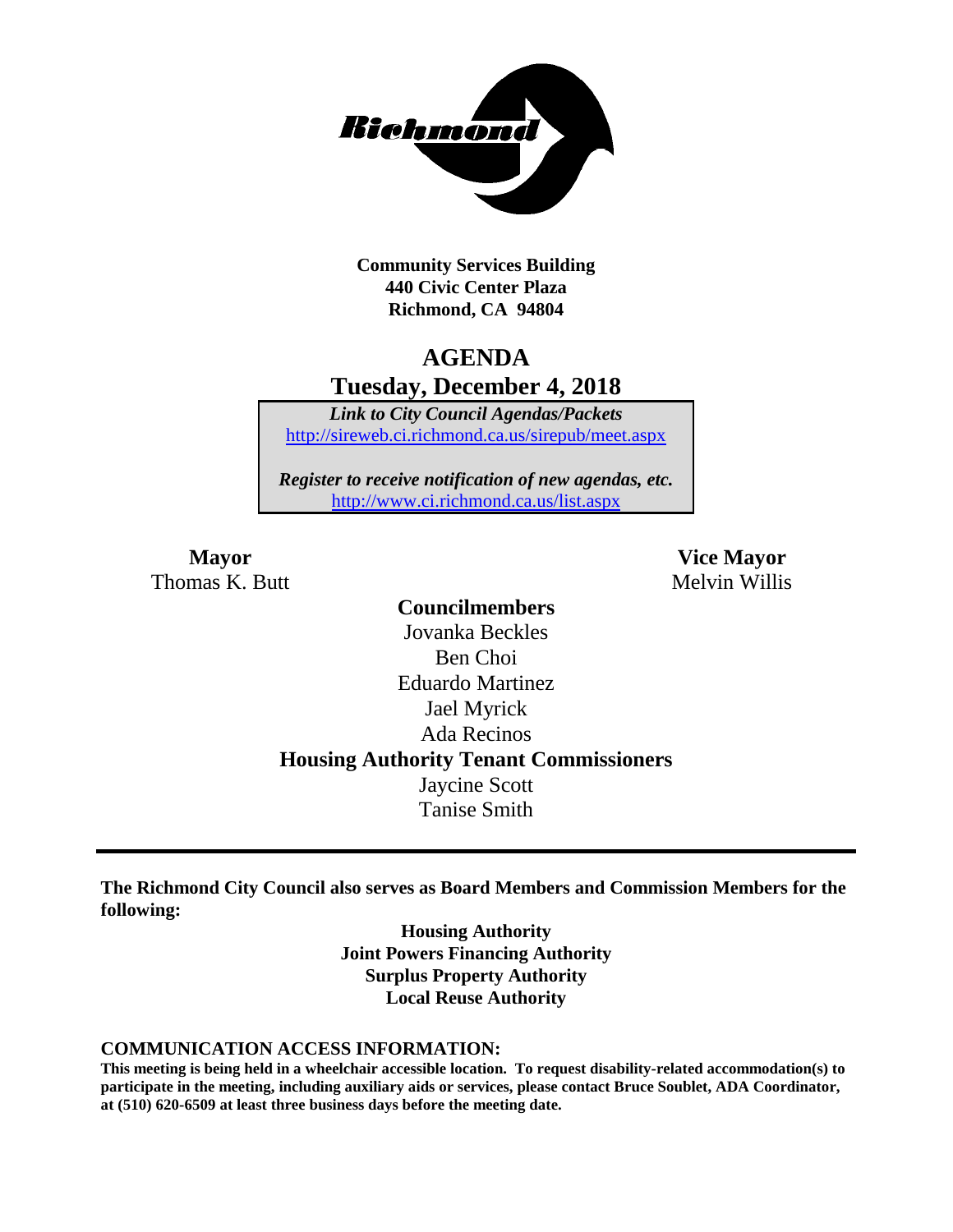# **MEETING PROCEDURES**

The City of Richmond encourages community participation at its City Council meetings and has established procedures that are intended to accommodate public input in a timely and time-sensitive way. As a courtesy to all members of the public who wish to participate in City Council meetings, please observe the following procedures:

**PUBLIC COMMENT ON AGENDA ITEMS:** Anyone who desires to address the City Council on items appearing on the agenda must complete and file a pink speaker's card with the City Clerk **prior** to the City Council's consideration of the item. Once the City Clerk has announced the item, no person shall be permitted to speak on the item other than those persons who have submitted their names to the City Clerk. Your name will be called when the item is announced for discussion. **Each speaker will be allowed up to TWO (2) MINUTES to address the City Council on NON-PUBLIC HEARING items listed on the agenda. Speakers are allowed up to THREE (3) minutes on PUBLIC HEARING items.**

**OPEN FORUM FOR PUBLIC COMMENT:** Individuals who would like to address the City Council on matters not listed on the agenda or on items remaining on the consent calendar may do so under Open Forum. All speakers must complete and file a pink speaker's card with the City Clerk **prior** to the commencement of Open Forum. The amount of time allotted to individual speakers shall be determined based on the number of persons requesting to speak during this item. **The time allocation for each speaker will be as follows:** 15 or fewer speakers, a maximum of 2 minutes; 16 to 24 speakers, a maximum of 1 and one-half minutes; and 25 or more speakers, a maximum of 1 minute.

#### **SPEAKERS ARE REQUESTED TO OCCUPY THE RESERVED SEATS IN THE FRONT ROW BEHIND THE SPEAKER'S PODIUM AS THEIR NAME IS ANNOUNCED BY THE CITY CLERK.**

**CONSENT CALENDAR:** Consent Calendar items are considered routine and will be enacted, approved or adopted by one motion unless a request for removal for discussion or explanation is received from the audience or the City Council. A member of the audience requesting to remove an item from the consent calendar that is sponsored by City staff must first complete a speaker's card and discuss the item with a City staff person who has knowledge of the subject material **prior** to filing the card with the City Clerk and **prior** to the City Council's consideration of Agenda Review. Councilmembers who request to remove an item from the consent calendar must do so during Agenda Review. An item removed from the Consent Calendar may be placed anywhere on the agenda following the City Council's agenda review.

**CONDUCT AT MEETINGS:** Richmond City Council meetings are limited public forums during which the City strives to provide an open, safe atmosphere and promote robust public debate. Members of the public, however, must comply with state law, as well as the City's laws and procedures and may not actually disrupt the orderly conduct of these meetings. The public, for example, may not shout or use amplifying devices, must submit comment cards and speak during their allotted time, may not create a physical disturbance, may not speak on matters unrelated to issues within the jurisdiction of the City Council or the agenda item at hand, and may not cause immediate threats to public safety.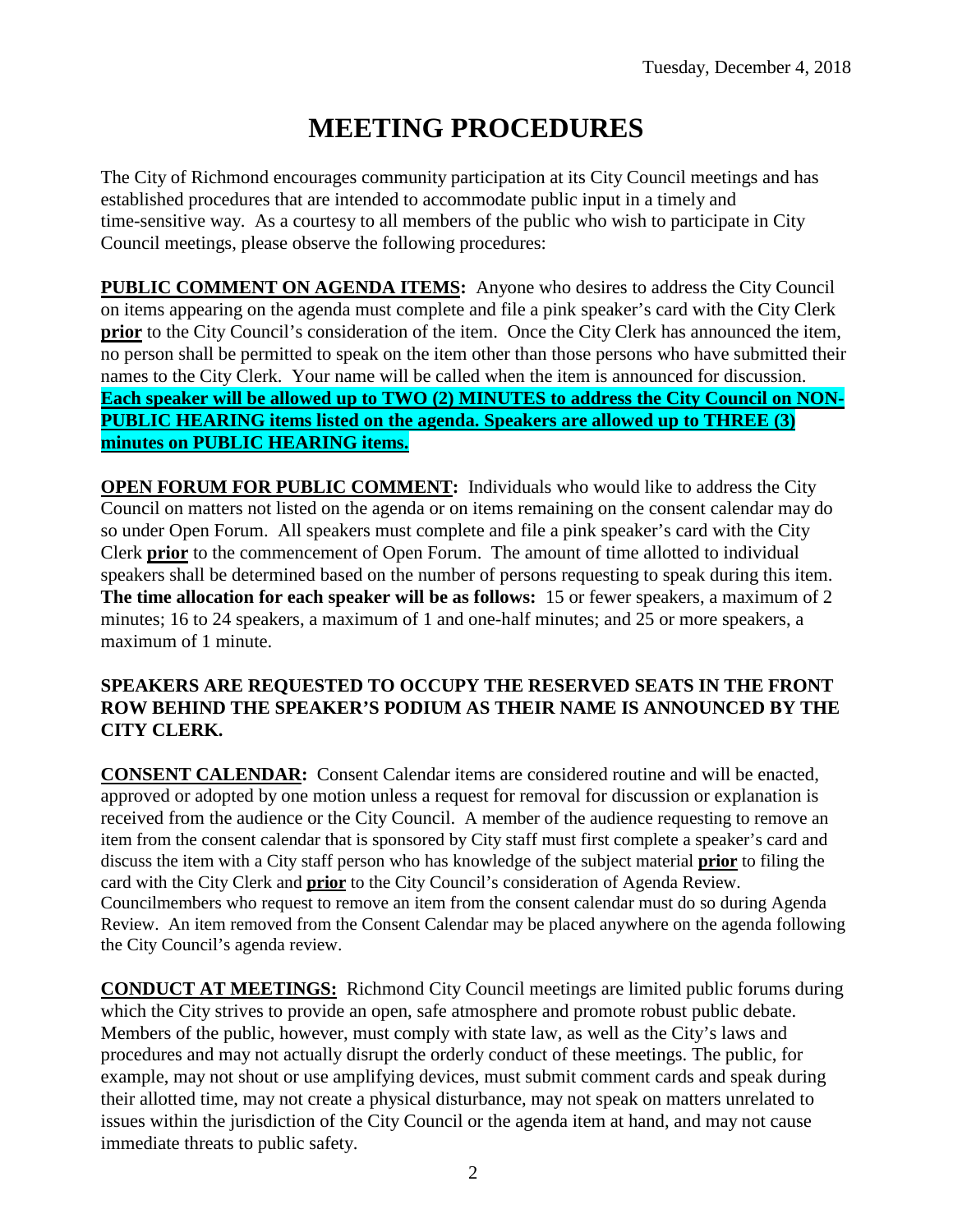**CITY HARASSMENT POLICY:** The City invites public comment and critique about its operations, including comment about the performance of its public officials and employees, at the public meetings of the City Council and boards and commissions. However, discriminatory or harassing comments about or in the presence of City employees, even comments by third parties, may create a hostile work environment, if severe or pervasive. The City prohibits harassment against an applicant, employee, or contractor on the basis of race, religious creed, color, national origin, ancestry, physical disability, medical condition, mental disability, marital status, sex (including pregnancy, childbirth, and related medical conditions), sexual orientation, gender identity, age or veteran status, or any other characteristic protected by federal, state or local law. In order to acknowledge the public's right to comment on City operations at public meetings, which could include comments that violate the City's harassment policy if such comments do not cause an actual disruption under the Council Rules and Procedures, while taking reasonable steps to protect City employees from discrimination and harassment, City Boards and Commissions shall adhere to the following procedures. If any person makes a harassing remark at a public meeting that violates the above City policy prohibiting harassment, the presiding officer of the meeting may, at the conclusion of the speaker's remarks and allotted time: (a) remind the public that the City's Policy Regarding Harassment of its Employees is contained in the written posted agenda; and (b) state that comments in violation of City policy are not condoned by the City and will play no role in City decisions. If any person makes a harassing remark at a public meeting that violates the above City policy, any City employee in the room who is offended by remarks violating the City's policy is excused from attendance at the meeting. No City employee is compelled to remain in attendance where it appears likely that speakers will make further harassing comments. If an employee leaves a City meeting for this reason, the presiding officer may send a designee to notify any offended employee who has left the meeting when those comments are likely concluded so that the employee may return to the meeting. The presiding officer may remind an employee or any council or board or commission member that he or she may leave the meeting if a remark violating the City's harassment policy is made. These procedures supplement the Council Rules and Procedures relating to disruption of orderly conduct at Council meetings.

Any law enforcement officer on duty or whose service is commanded by the presiding officer shall be Sergeant-at-Arms of the Council meetings. He/she, or they, shall carry out all orders and instructions given by the presiding officer for the purpose of maintaining order and decorum at the Council meetings (City Council Rules of Procedure and Order Section III F, RMC Section 2.12.030).

**\*\*\*\*\*\*\*\*\*\*\*\*\*\*\*\*\*\*\*\*\*\*\*\*\*\*\*\*\*\*\*\*\*\*\*\*\*\*\*\*\*\*\*\*\*\*\*\*\*\*\*\*\*\*\*\*\*\***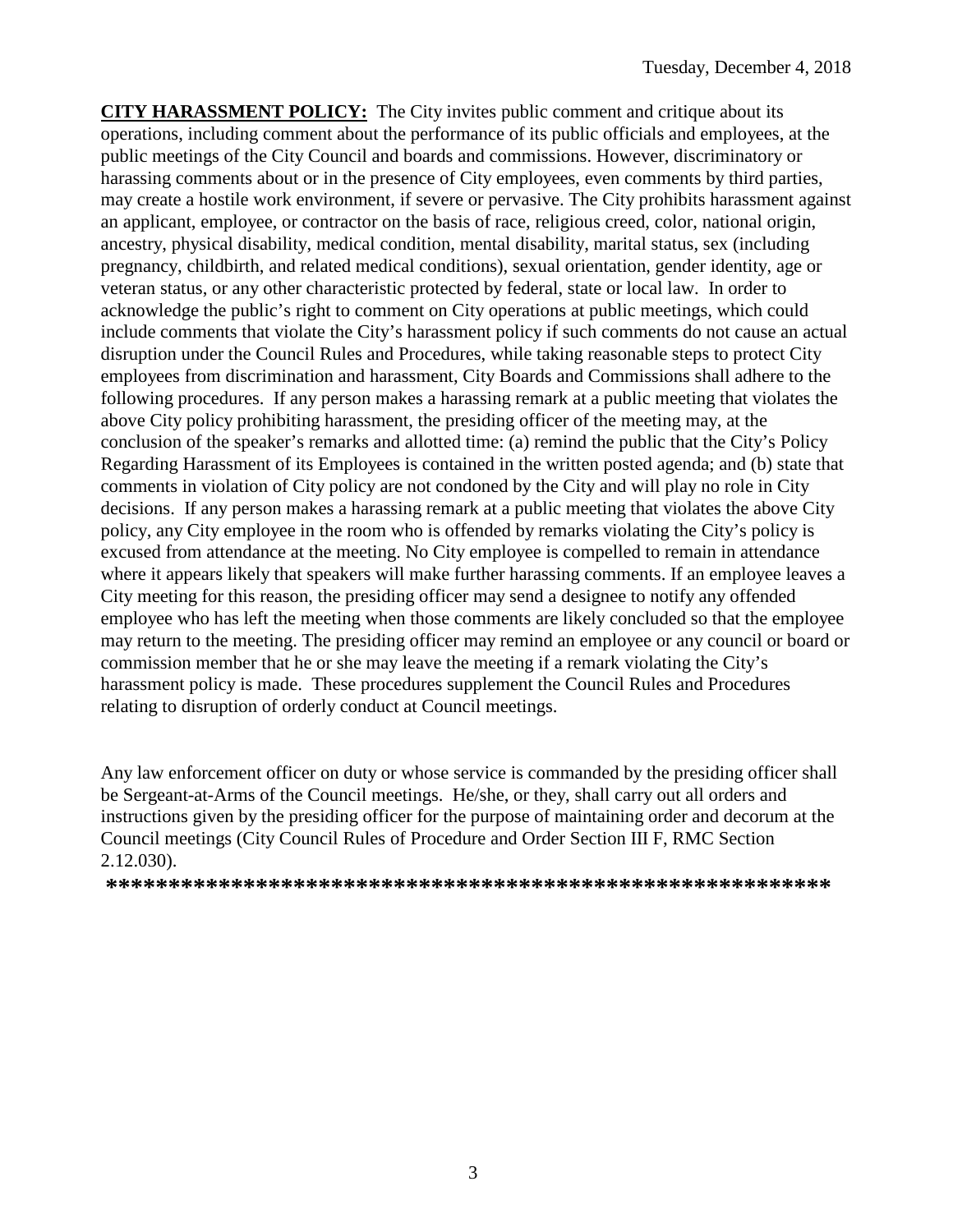# **OPEN SESSION TO HEAR PUBLIC COMMENT BEFORE CLOSED SESSION**

5:00 p.m.

### **A. ROLL CALL**

#### **B. PUBLIC COMMENT BEFORE CLOSED SESSION**

#### **C. ADJOURN TO CLOSED SESSION**

## **CLOSED SESSION**

Shimada Room of the Community Services Building

#### **CITY COUNCIL**

CONFERENCE WITH LEGAL COUNSEL - EXISTING LITIGATION (Subdivision [a] of Government Code Section 54956.9):

In the matter of Casmalia Disposal Site, Santa Barbara County, US EPA Docket No. 99-02(a)

SPRAWLDEF vs. City of Richmond

CONFERENCE WITH REAL PROPERTY NEGOTIATOR (Government Code Section 54956.8):

Property: Point Molate Agency negotiators: Carlos Martinez, Richard Mitchell, and Lina Velasco Parties: Respondents to Point Molate RFP (recipients of the RFP included Warmington Residential, Orton Development, Inc., Samuelson Schafer Investor/Developer, Point Molate Partners [Mar Ventures, Inc. and Cal-Coast Companies, LLC],Wilson Meany and SunCal) Under negotiations: Price and terms of payment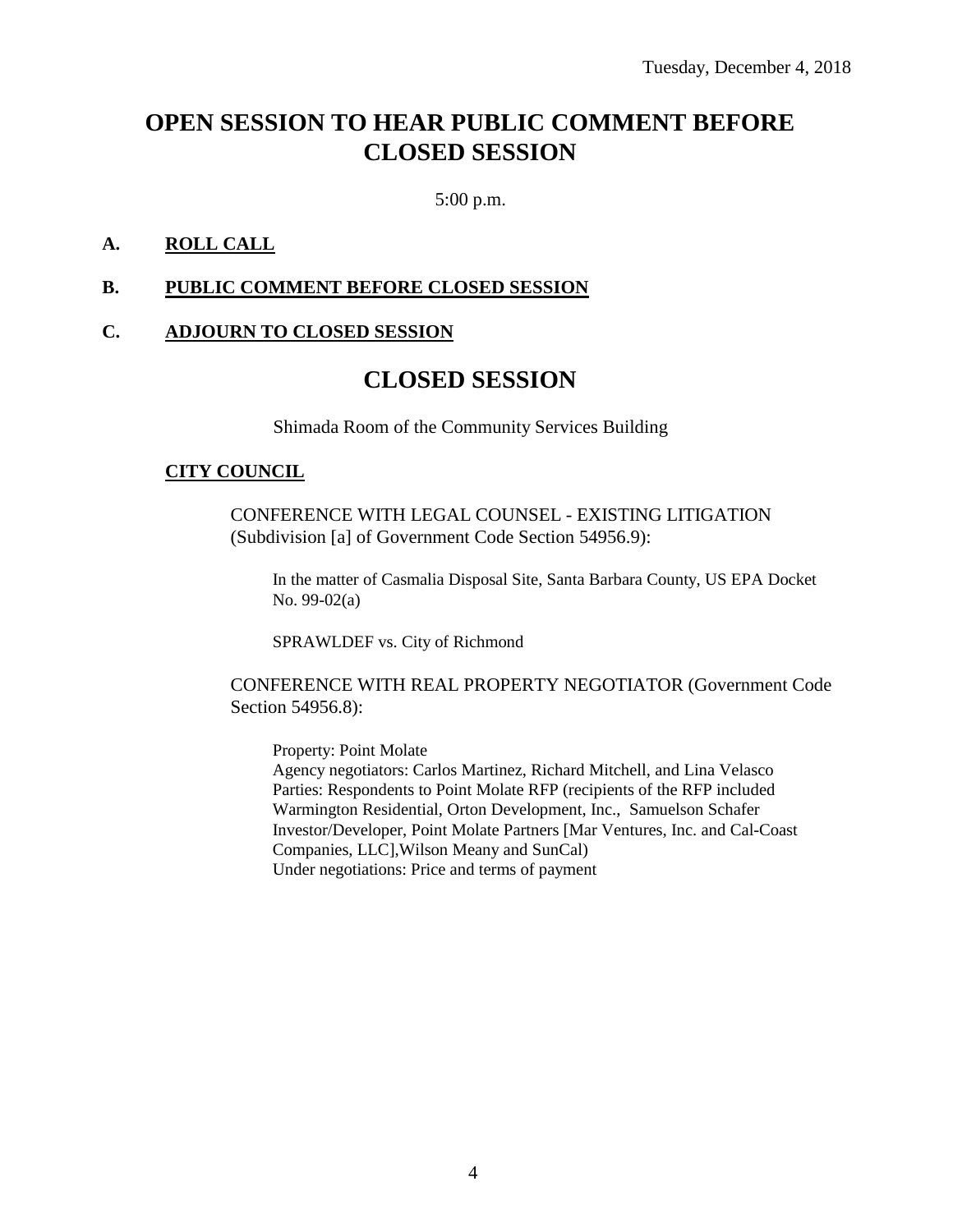# **REGULAR MEETING OF THE RICHMOND HOUSING AUTHORITY**

6:25 p.m.

#### **A. PLEDGE TO THE FLAG**

**B. STATEMENT OF CONFLICT OF INTEREST**

#### **C. OPEN FORUM FOR PUBLIC COMMENT**

#### **D. AGENDA REVIEW**

#### **E. HOUSING AUTHORITY CONSENT CALENDAR**

**E-1.** APPROVE the minutes of the November 13 and 20, 2018, special Richmond Housing Authority meetings - City Clerk's Office (Pamela Christian 620-6513).

#### **F. STUDY AND ACTION SESSION**

**F-1.** RECEIVE a presentation on the three policy options regarding the future of the Richmond Housing Authority (RHA); and PROVIDE direction to staff to explore an option to transition RHA's Section 8 program to a well-managed housing authority and to reposition RHA's public housing assets - Richmond Housing Authority (Gabino Arredondo 620-6512).

#### **G. ADJOURNMENT**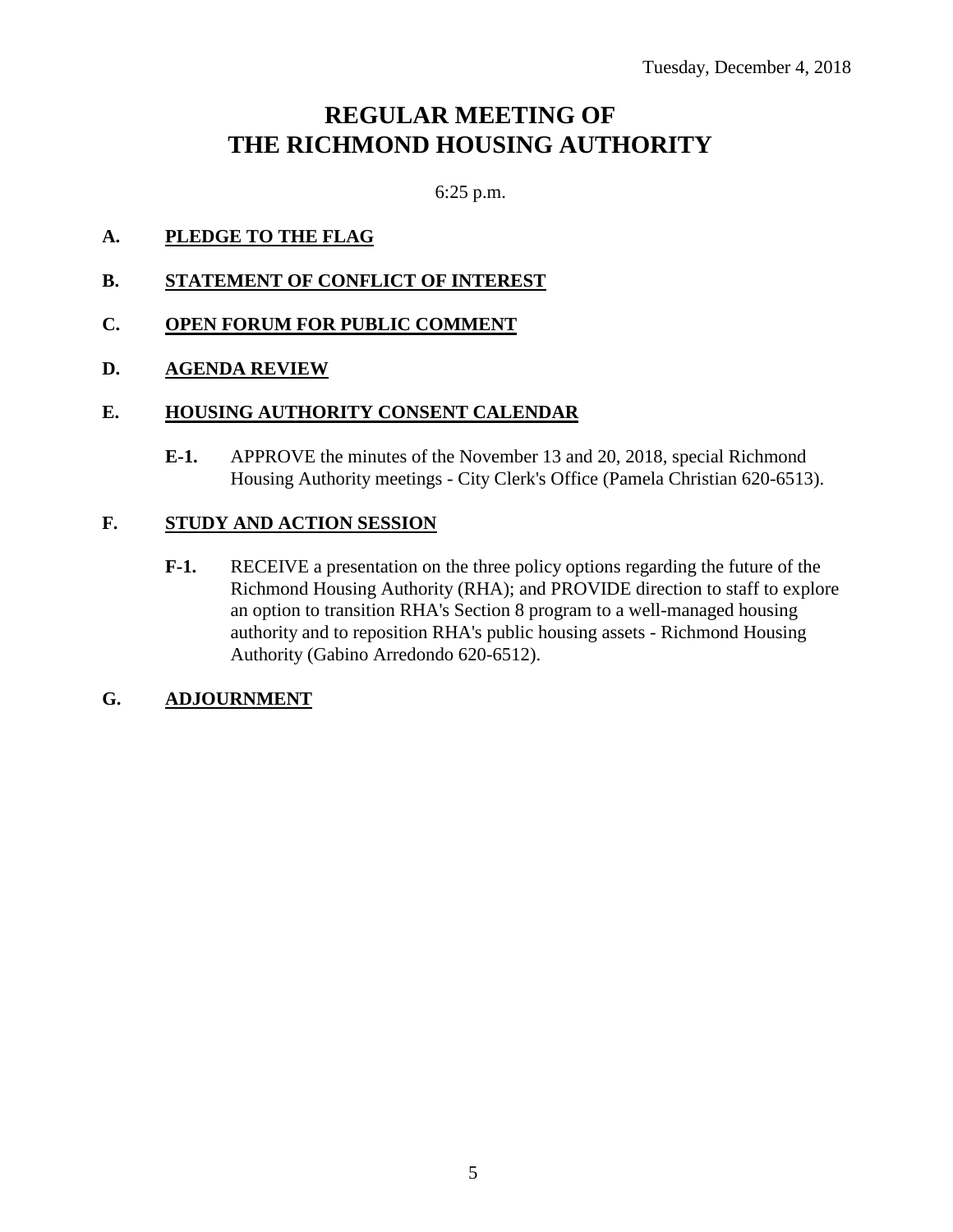# **REGULAR MEETING OF THE RICHMOND CITY COUNCIL**

6:30 p.m.

### **A. ROLL CALL**

- **B. STATEMENT OF CONFLICT OF INTEREST**
- **C. AGENDA REVIEW**

#### **D. REPORT FROM THE CITY ATTORNEY OF FINAL DECISIONS MADE DURING CLOSED SESSION**

### **E. REPORT FROM THE CITY MANAGER**

#### **F. OPEN FORUM FOR PUBLIC COMMENT**

#### **G. CITY COUNCIL CONSENT CALENDAR**

- **G-1.** RECEIVE the monthly report on Point Molate activities for the month of October 2018 - City Manager's Office (Carlos Martinez/Craig Murray 620-6512).
- **G-2.** APPROVE the minutes of the November 13 and 20, 2018, regular Richmond City Council meetings - City Clerk's Office (Pamela Christian 620-6513).
- **G-3.** APPROVE the third contract amendment with The Permanente Medical Group, Inc. to continue to provide occupational medical examination services, increasing the contract by \$55,000, for a total amount not to exceed \$260,000, and extending the term of the contract through December 31, 2021 - Fire Department (Chief Adrian Sheppard 307-8041).
- **G-4.** RECEIVE a report on the Richmond Municipal Sewer District for the month of October 2018 - Water Resource Recovery Department (Ryan Smith 620-5486).
- **G-5.** RECEIVE the City's Investment and Cash Balance Report for the month of October 2018 – Finance Department (Belinda Warner 620-6740).
- **G-6.** ADOPT a resolution authorizing the City of Richmond to submit an allocation request to ACCEPT and APPROPRIATE \$500,000 in Safe Routes to Transit funding from the Metropolitan Transportation Commission for the Carlson Crosstown Connection project - Engineering and Capital Improvement Projects Department (Yader Bermudez 620-5478/Tawfic Halaby 621-1612).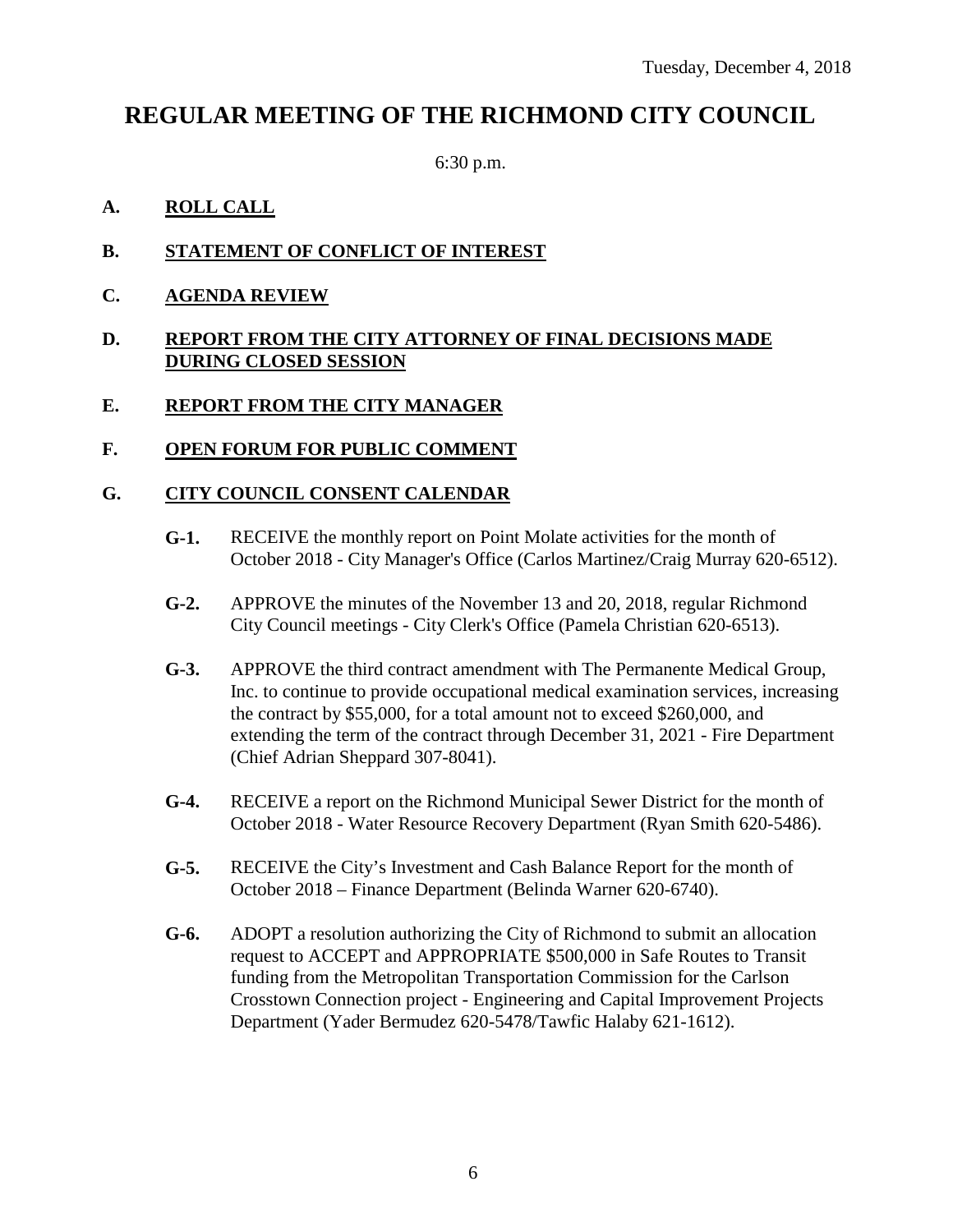- **G-7.** APPROVE a contract with Jet Mulch, Inc. to install blown-in engineered wood fiber safety surfacing that is compliant with applicable ASTM standards and Consumer Product Safety Commission at 22 park playgrounds in an amount not to exceed \$36,924.60. The contract term will be from December 1, 2018, through June 30, 2019 - Department of Infrastructure Maintenance and Operations (Tim Higares 231-3008).
- **G-8.** APPROVE the purchase of two air conditioning units from Norman S. Wright, Precision Environmental & Power Division to provide cooling to the server room and equipment at the Police Communications Center in an amount not to exceed \$19,120.12 - Department of Infrastructure Maintenance and Operations (Tim Higares 231- 3008).
- **G-9.** APPROVE a three-year contract with SPIDR Tech notification software, to provide automated text responses to citizens calling into the Communications Center, in an amount not to exceed \$165,000 - Police Department (Chief Allwyn Brown 621-1802).
- **G-10.** APPROVE actions to update the Housing Advisory Commission: APPOINT Tanise Smith, re-appointment, seat #3, term expiration date November 1, 2020, and Toni Autry, new appointment, seat #7, term expiration date November 1, 2020; and APPOINT Tanise Smith to the Housing Authority Board of Commissioners as a Tenant Commissioner - Office of Mayor (Mayor Tom Butt 620-6503).
- **G-11.** APPROVE actions to update the Recreation and Parks Commission: APPOINT Eleanor Thompson, re-appointment, seat #5, term expiration date October 26, 2021, and Pardip Saini, re-appointment, seat #6, term expiration date October 26, 2021 - Office of Mayor (Mayor Tom Butt 620-6503).
- **G-12.** APPROVE actions to update the Library Commission: APPOINT Adrian Ratcliff, new appointment, seat #1, term expiration date July 1, 2021, Ritchie Cook, new appointment, seat #4, term expiration date July 1, 2021 - Office of the Mayor (Mayor Tom Butt 620-6503).

### **H. PUBLIC HEARINGS**

**H-1.** INTRODUCE an ordinance amending Chapter 15.04, Zoning and Subdivisions Regulations of the Richmond Municipal Code needed for General Plan consistency, correction of technical and grammatical errors, elimination of conflicts, state and federal law consistency, and clarification - Planning and Building Services Department (Richard Mitchell 620-6706). **This item was continued from the November 13, 2018, meeting. The public hearing was opened and closed on November 13, 2018; this item is for Council deliberation only.**